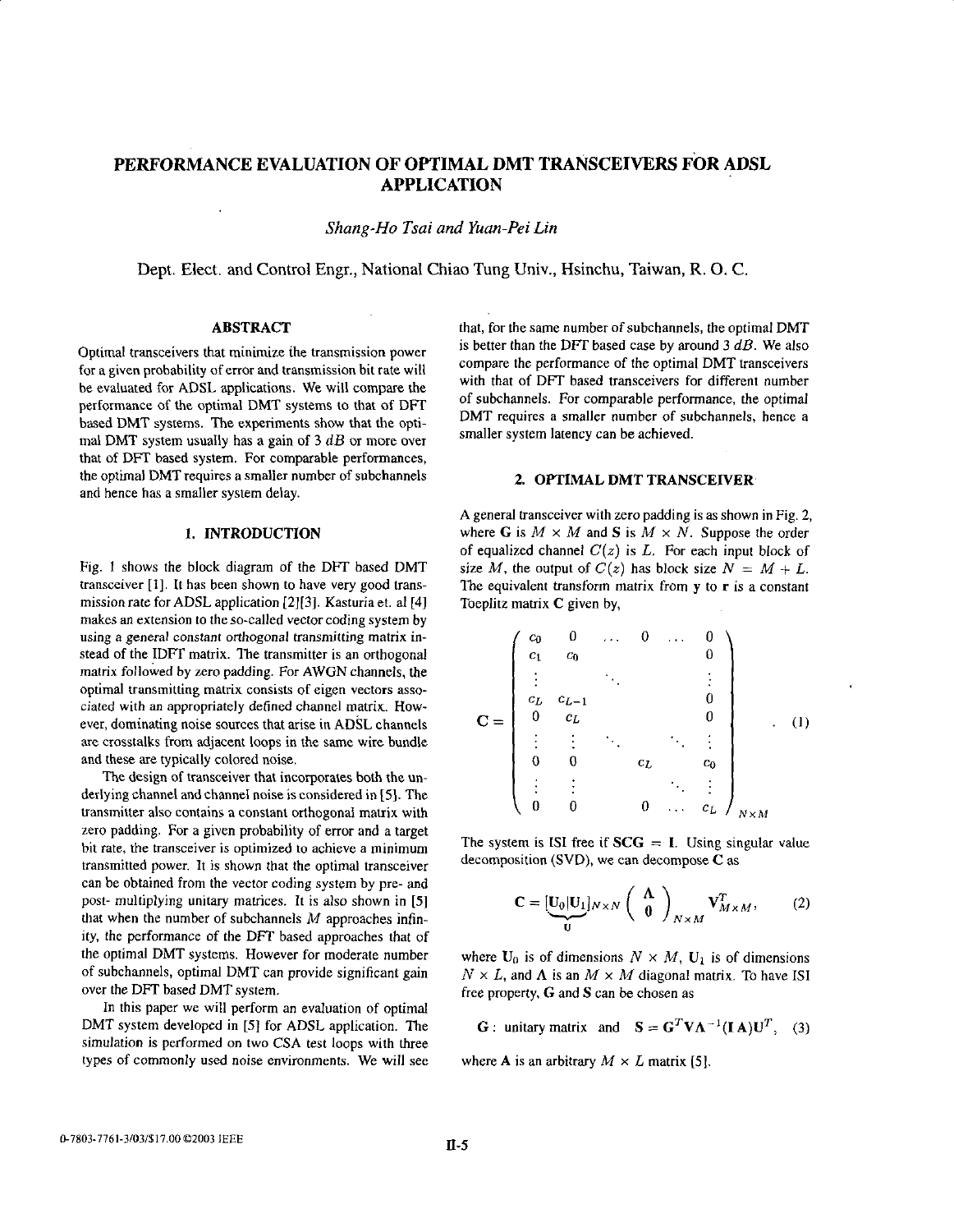

Figure 1: Block diagram of the DFT based DMT transceiver.



Figure **2:** Block diagram of a general DMT transceiver with zero padding.



Figure **3:** The noise path at the receiver

Optimal **Bit** Allocation. The actual transmitted signal is  $y(n)$  as shown in Fig. 2. The transmission power  $P = \sigma_n^2$ . **As** the unitary transmitter *G* preserves energy, we have

$$
\mathcal{P} = \frac{1}{N} \sum_{k=0}^{M-1} \sigma_{x_k}^2, \tag{4}
$$

where  $\sigma_{x_k}^2$  is the variance of the input modulation symbol in the  $k-th$  subchannel. Using (3), the noise path at the receiver can be redrawn as Fig. 3, where the noise vector  $\nu$  is the blocked version of the equalized noise after TEQ. Suppose the input are PAM symbols  $X_k$  carrying  $b_k$  bits, the probability of error **is** given by *P*<sub>=</sub>  $\frac{1}{N}$  *C*<sub>2</sub> *P*<sub>=</sub> *A*<sub>2</sub> *C*<sub>2</sub> *C*<sub>2</sub> *C*<sub>2</sub> *C*<sub>2</sub> *C*<sub>2</sub> *C*<sub>2</sub> *C*<sub>2</sub> *C*<sub>2</sub> *C*<sub>2</sub> *C*<sub>2</sub> *C*<sub>2</sub> *C*<sub>2</sub> *C*<sub>2</sub> *C*<sub>2</sub> *C*<sub>2</sub> *C*<sub>2</sub> *C*<sub>2</sub> *C*<sub>2</sub> *C*<sub>2</sub> *C*<sub>2</sub> *C*<sub>2</sub> *C*<sub>2</sub> *C*<sub>2</sub> *C*<sub>2</sub> *C*<sub>2</sub> *C*<sub>2</sub>

$$
P_e = 2(1 - 2^{-b_k})Q\left(\sqrt{\frac{3\sigma_{x_k}^2}{(2^{2b_k} - 1)\sigma_{e_k}^2}}\right), \qquad (5)
$$

where  $\sigma_{e_k}^2$  is the output noise variance in the *k*-*th* subchan-<br>nel and  $Q(y) = \frac{1}{\sqrt{2\pi}} \int_y^{\infty} e^{-t^2/2} dt$ ,  $y \ge 0$ . Using (5) and the approximation  $1 - 2^{-b_k} \approx 1$ , we have

$$
\sigma_{x_k}^2 = c(2^{2b_k} - 1)\sigma_{e_k}^2
$$
, where  $c = \frac{1}{3}\left(Q^{-1}(\frac{P_e}{2})\right)^2$ . (6)

Suppose the average number of bits is *b,* then

$$
b = \frac{1}{M} \sum_{k=0}^{M-1} b_k.
$$

For a given transceiver pair *(G, S)* **as** in **(3),** a fixed probability of error  $P_e$  in each subchannel, and an average bit  $\frac{\text{parallel of the probability of error } P_e \text{ in each subchannel, and an average bit rate } b, \text{ the required transmission power } P \text{ depends on bit allocation. It can be shown that [5], the bit allocation that$ allocation. It can he shown that **(51,** the hit allocation that minimizes **Pis** given by

$$
b_k = b + \frac{1}{2} \log_2 E_0 - \frac{1}{2} \log_2 \sigma_{e_k}^2, \tag{7}
$$

where

$$
E_0=\left(\prod_{k=0}^{M-1}\sigma_{e_k}^2\right)^{\frac{1}{M}}.
$$

In this case, the transmission power is

$$
\mathcal{P} = \frac{M}{N} c 2^{2b} E_0 \equiv \mathcal{P}_{opt-bit}.
$$

For a given rate *b,*  $\mathcal{P}_{opt-bit}$  depends on the product  $\prod_{k=0}^{M-1} \sigma_{e_k}^2$ , which *is* determined by the transceiver design. According to the **IS1** free solution given in **(3).** two things remain to he determined: The matrix A and the transmitting matrix *G.* It is shown in *[5]* that, the optimal transceiver that minimizes  $P_{opt-bit}$  is such that

$$
\mathbf{A} = -\mathbf{U}_0^T \mathbf{R}_{\nu\nu} \mathbf{U}_1 (\mathbf{U}_1^T \mathbf{R}_{\nu\nu} \mathbf{U}_1)^{-1}.
$$
 (8)

Furthermore, G should be the unitary matrix that decorrelates the noise vector *q.* That is, the autocorrelation matrix of the output noise vector **e** is diagonal. The minimum transmitted power is **[51,** 

$$
P_{min} = \frac{M}{N} c 2^{2b} \left[ \det(\mathbf{\Lambda}^{-2}) \frac{\det(\mathbf{R}_{\nu\nu})}{\det(\mathbf{U}_{1}^{T} \mathbf{R}_{\nu\nu} \mathbf{U}_{1})} \right]^{\frac{1}{M}}, \quad (9)
$$

which is a fixed quantity.independent of the choice of the transceiver. Notice that when  $G = V$  and  $A = 0$ , the solution becomes the vector coding system in [4].

### **3. DESIGN PROCEDURE**

*Channel estimation.* We first obtain an estimate of the channel using training blocks. The estimate will be used for the design of the transmitter and receiver. To obtain noise autocorrelation, one might use the quiet state of initialization **[2],** when both transmitter and receiver do not send signals.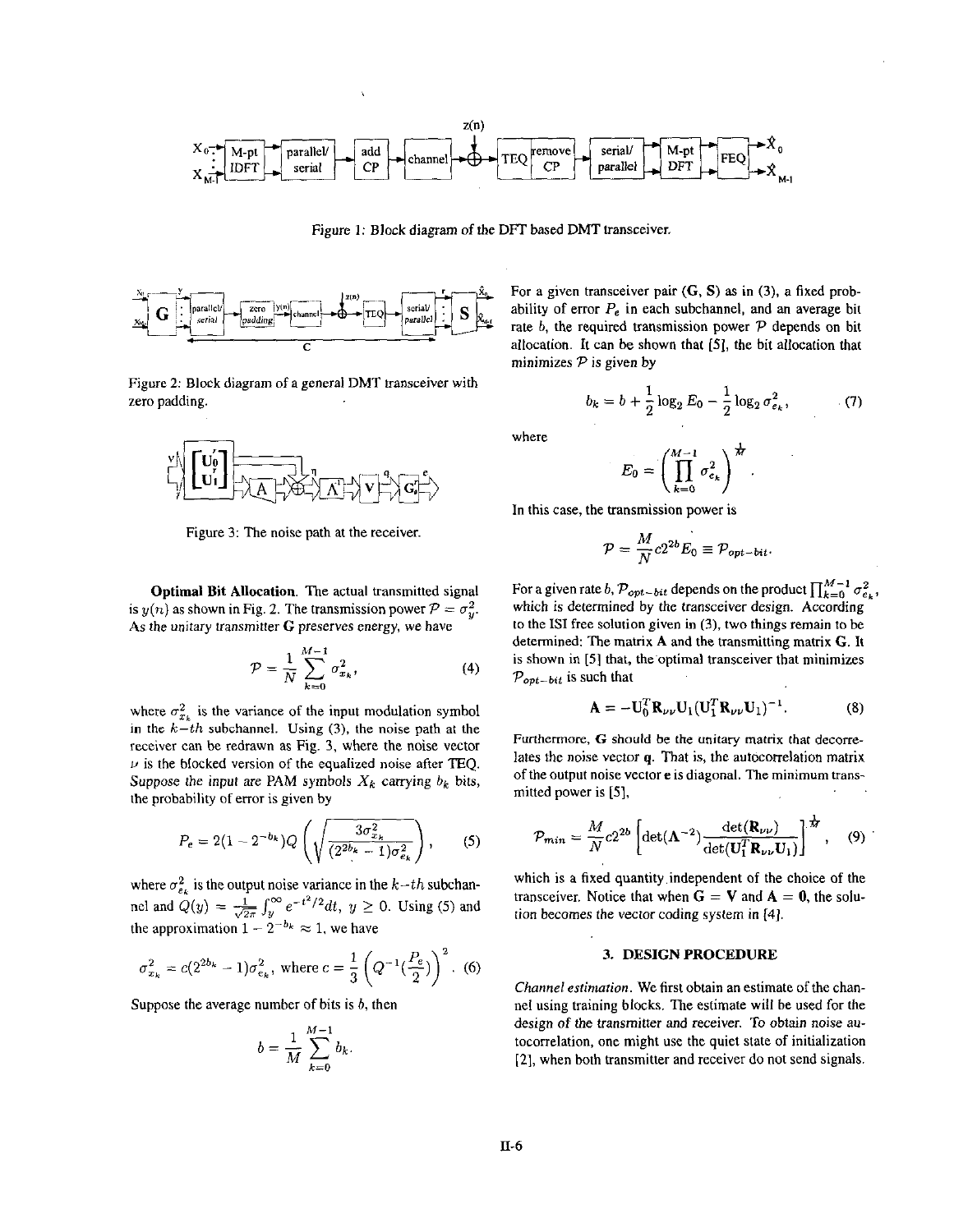*Time-domain equalization (TEQ).* Many TEQ design techniques can be used here, **e.g.,** adaptive design and non-iterative procedure [6]. Having designed TEQ, the autocorrelation matrix  $\mathbf{R}_{\nu\nu}$  of the noise vector  $\nu$  in Fig. 3 can be determined.

*Transceiver (G, S).* The equalized channel  $c(n)$  is obtained by convolving the estimated channel with TEQ. The resulting  $c(n)$  may have small non zero coefficients for  $n >$ *L.* We use  $c(n)$  to obtain the Toeplitz channel matrix **C**, which has first column given by

$$
(c_0 c_1 \ldots c_{M-1} 0 \ldots 0)^T.
$$

With  $\mathbf{R}_{\nu\nu}$  and SVD of C in (2), we can compute the matrix **A** in (8). Then **Go** can be determined: It should be chosen so.that the output noise vector is decorrelated.

*Bit* allocation. We can use greedy algorithm by allocating one bit at a time. For each bit to be allocated, we compute  $\sigma_{x_k}^2 = c(2^{2b_k} - 1)\sigma_{\epsilon_k}^2$  as in (6). We give one bit to the subchannel that yields the smallest transmitted power. That is, each time we allocate one bit to the  $k-th$  subchannel that has the smallest  $\sigma_{x_k}^2$  until all the bits are allocated. As there are a total of *Mb* bits in each block of N samples, the transmission bit rate  $R_b$  is give by  $R_b = \frac{M}{N} f_s b$ ,

$$
R_b = \frac{M}{N} f_s b,
$$

where  $f_s$  is the sampling frequency.

## **4. PERFORMANCE EVALUATION**

Two CSA (carrier serviced area) test loops will be used in our simulation: CSA #6 Loop and CSA **#7** Loop as shown in Fig. 4. The magnitude responses are shown in Fig. *5.*  The sampling rate **is** assumed to be *2.208MHz.* The input and output resistances are assumed to be 100  $\Omega$ . We use the TEQ design procedure in [6]. The TEQ has 10 taps. The SIR'S (Signal to interference ratio) are *58.6* dB for CSA *#6*  and *69.7* dB for CSA #7. The magnitude responses of the two equalized channels are shown in Fig. 6.

**Example 1.** Three types of noise environments will be used in our evaluation **[3]:** AWGN, AWGN+(lO-ISDN NEXT) (IO ISDN NEXT crosstalkers), AWGN+( 10-ADSL FEXT) (10 ADSL FEXT crosstalkers). The noise spectrums are shown in Fig. 7. We use  $M = 512$  and  $L =$ 32 and transmission rate  $R_b = 6.23Mbps$ . For CSA #6 with AWGN and AWGN+IO-ADSL FEXT environments (Fig. 8). the optimal transceiver requires a transmission power about 3 dB less than that of the DFT based transceiver. For CSA #7 Loop (Fig. 9), the gain ranges from  $1.5$  dB to  $4$  dB.

**Example 2.** In Fig. IO and Fig. **1** I, we compare the performance of the optimal transceivers and DFT-based transceivers for different *M*. One observes from Fig. 10 that for  $P_e$  =  $10^{-5}$ , the DFT based system with  $M = 512$  is worse than the optimal system with  $M = 128$  for CSA #6. In CSA #7



Figure **4:** Test loops



Figure *5:* Magnitude responses of test loops.

(Fig. 11), for  $P_e = 10^{-5}$ , the DFT based system needs at least *2* times the number of subchannels. For comparable performances, the optimal DMT system requires a smaller number of subchannels. **As** the overall delay of the system **is** directly related to the number of subchannels *M,* a smaller *M* means a smaller system delay.

We also observe from Fig. IO and Fig. **11** that, when *M* increases, the performance of the two systems become closer. This **is** because when *M* approaches infinity, the performance of DFT based transceiver approaches that of the optimal transceiver *[5].* **This** result **is** consistent with the asymptotic behavior of DFT based DMT.



Figure 6: Magnitude responses of equalized channels.

## **5. REFERENCES**

**[I]** Jacky *S.* Chow, Jerry C. Tu, John M. Cioffi, *"A Discrete Multitone Transceiver System for HDSL Appli*cations," IEEE Journal on Selected Areas In Communications. Vol. 9, no. 6, **Aug. 1991.**